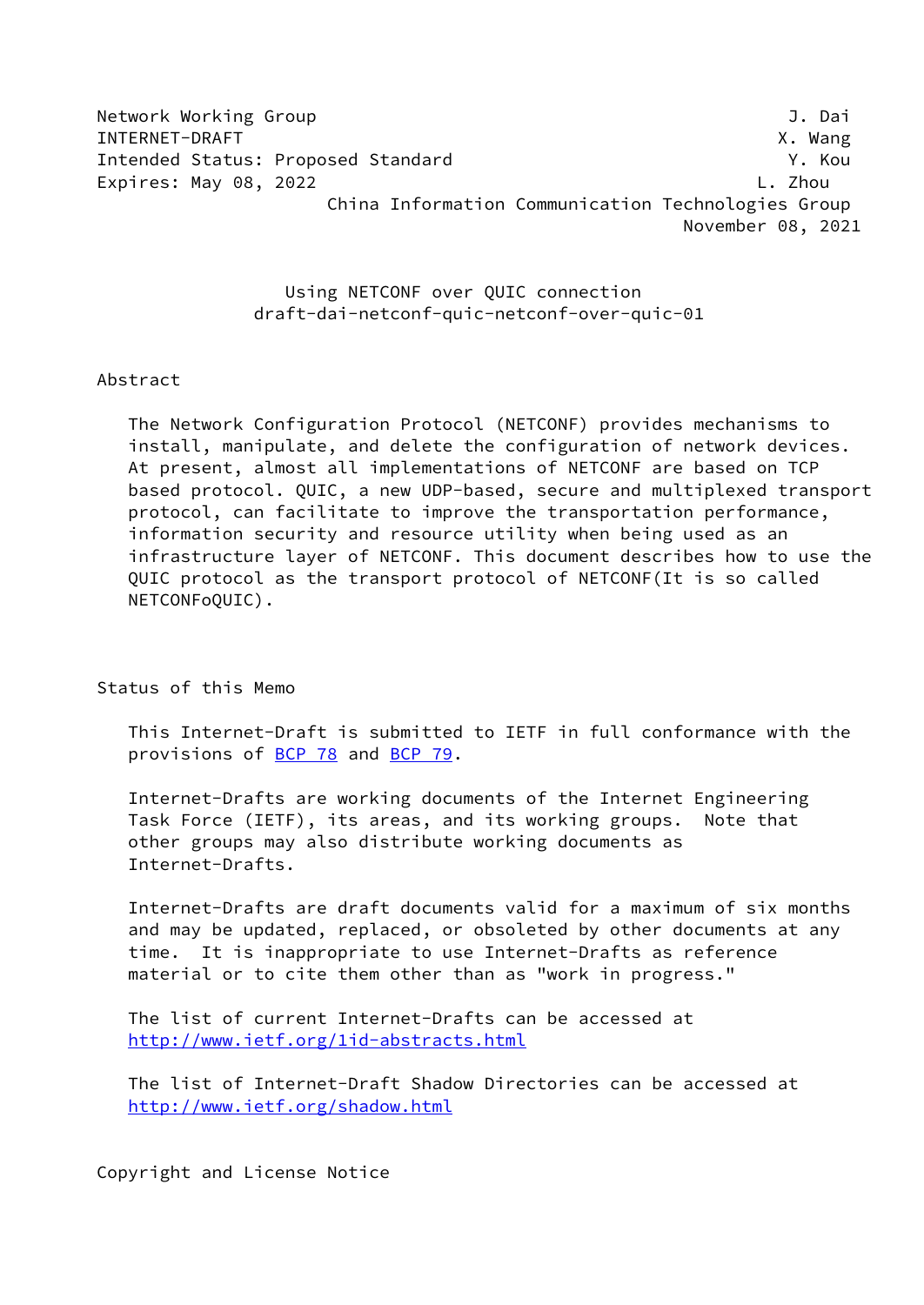INTERNET DRAFT Using NETCONF over QUIC connection November 08, 2021

 Copyright (c) 2019 IETF Trust and the persons identified as the document authors. All rights reserved.

This document is subject to **[BCP 78](https://datatracker.ietf.org/doc/pdf/bcp78)** and the IETF Trust's Legal Provisions Relating to IETF Documents [\(http://trustee.ietf.org/license-info](http://trustee.ietf.org/license-info)) in effect on the date of publication of this document. Please review these documents carefully, as they describe your rights and restrictions with respect to this document. Code Components extracted from this document must include Simplified BSD License text as described in Section 4.e of the Trust Legal Provisions and are provided without warranty as described in the Simplified BSD License.

# Table of Contents

| $\overline{2}$                                          |  |
|---------------------------------------------------------|--|
| 3.<br>Connection management $\cdots$ 4                  |  |
| 3.1. Draft Version Identification $\frac{4}{5}$         |  |
|                                                         |  |
|                                                         |  |
|                                                         |  |
| $4.1.$ Bidirectional stream between manager and agent 8 |  |
| $4.2$ . Unidirectional stream from agent to manager 8   |  |
|                                                         |  |
| $5.1$ using QUIC handshake authentication 8             |  |
| <u> 5.1.1</u> . Server Identity <u>8</u>                |  |
|                                                         |  |
| $5.2$ using third-party authentication 10               |  |
| 6. Security Considerations 10                           |  |
| $\mathbf{7}$                                            |  |
| 8                                                       |  |
| 9                                                       |  |
| 9.1                                                     |  |
| 9.2 Informative References 12                           |  |
|                                                         |  |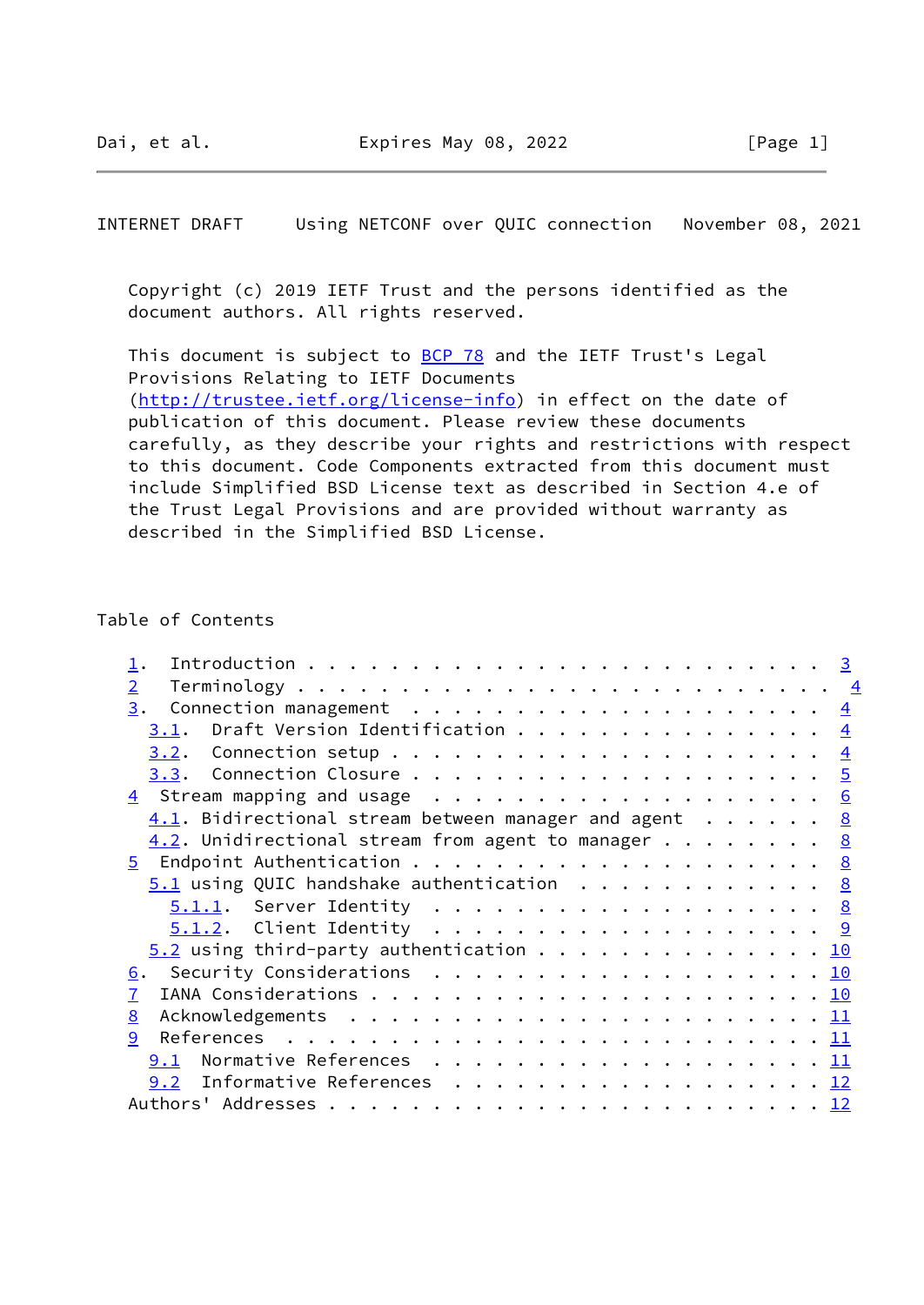Dai, et al. **Expires May 08, 2022** [Page 2]

<span id="page-2-1"></span>INTERNET DRAFT Using NETCONF over QUIC connection November 08, 2021

# <span id="page-2-0"></span>[1](#page-2-0). Introduction

The Network Configuration Protocol (NETCONF) [\[RFC6241](https://datatracker.ietf.org/doc/pdf/rfc6241)] defines a mechanism through which the configuration of network devices can be installed, manipulated, and deleted.

 NETCONF can be conceptually partitioned into four layers: Content layer, operation layer, message layer and security transport layer.

 The Secure Transport layer provides a communication path between the client and server. NETCONF can be layered over any transport protocol that provides a set of basic requirements, the requirements include the following aspects:

 (1). NETCONF is connection-oriented, requiring a persistent connection between peers. This connection MUST provide reliable, sequenced data delivery. NETCONF connections are long-lived, persisting between protocol operations.

 (2). NETCONF connections MUST provide authentication, data integrity, confidentiality, and replay protection. NETCONF depends on the transport protocol for this capability.

 So, the NETCONF protocol is not bound to any particular transport protocol, but allows a mapping to define how it can be implemented over any specific protocol. At the present, there are a few secure transport protocols that can be used to carry NETCONF:

(1). [[RFC6242](https://datatracker.ietf.org/doc/pdf/rfc6242)] specifies how to use secure shell(SSH) as the secure transport layer of NETCONF.

(2). [[RFC5539](https://datatracker.ietf.org/doc/pdf/rfc5539)] specifies how to use transport layer security(TLS) as the secure transport layer of NETCONF.

(3). [[RFC4743](https://datatracker.ietf.org/doc/pdf/rfc4743)] specifies how to use simple object access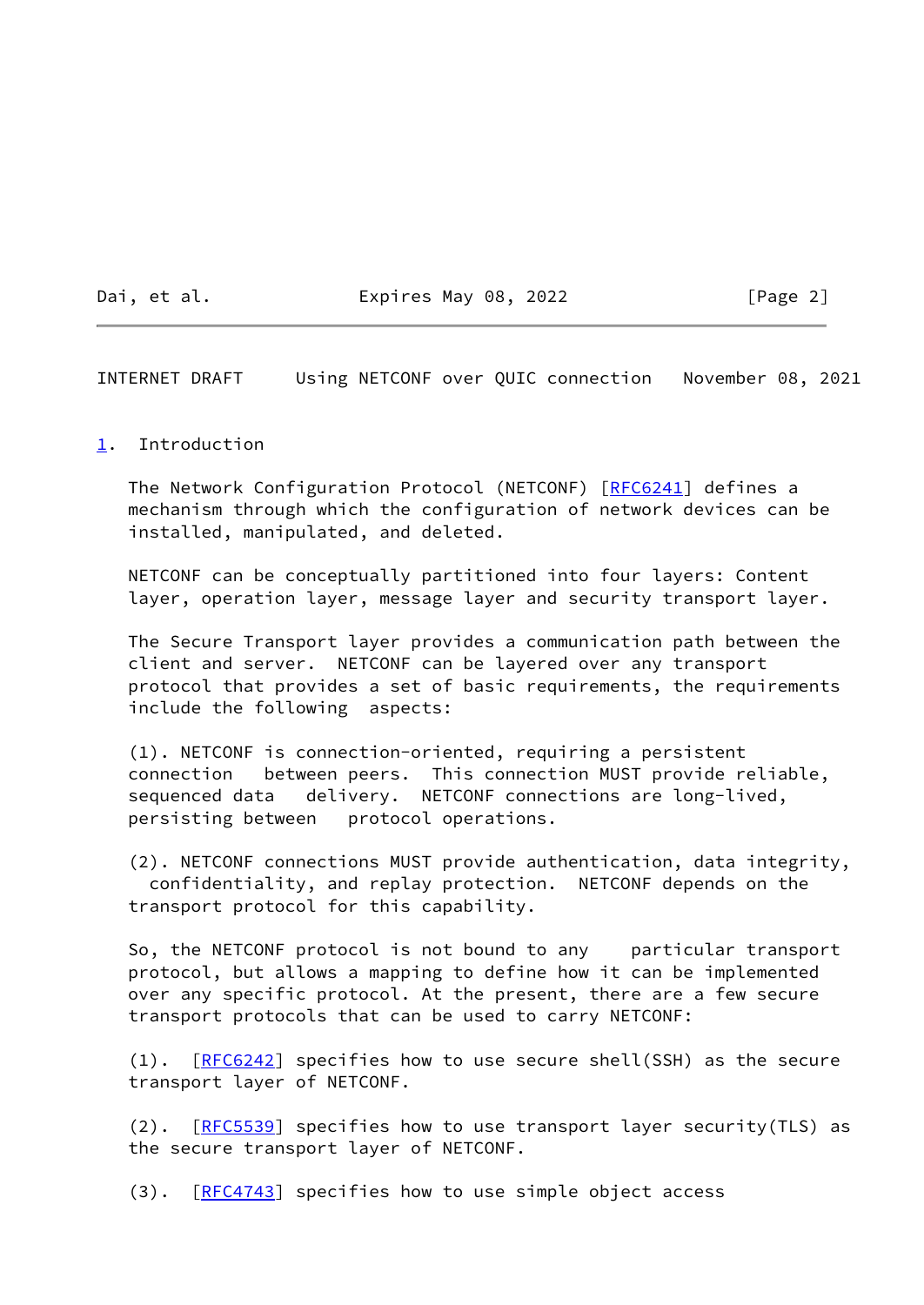protocol(SOAP)as the secure transport layer of NETCONF.

 (4). [[RFC4744](https://datatracker.ietf.org/doc/pdf/rfc4744)] specifies how to use blocks extensible exchange protocol(BEEP) as the secure transport layer of NETCONF.

 However, because of the connection-oriented feature, almost all of the current secure transport protocols used by NETCONF is TCP based. As is well known, TCP has some shortcomings such as head-of-line blocking.

<span id="page-3-2"></span> [I-D.ietf-quic-transport] specifies a new transport protocol that has the following features:

| Expires May 08, 2022<br>Dai, et al. | [Page 3] |
|-------------------------------------|----------|
|-------------------------------------|----------|

<span id="page-3-1"></span>INTERNET DRAFT Using NETCONF over QUIC connection November 08, 2021

- (1). UDP based
- (2). Stream multiplexing
- (3). Stream and connection-level flow control
- (4). Low-latency connection establishment
- (5). Authenticated and encrypted header and payload

 It can be learned from the afore-mentioned information that QUIC is also a proper candidate transport protocol for the secure transport layer of NETCONF. In addition, QUIC can perfectly fix the shortcoming such as head of line blocking of TCP. This document specifies how to use QUIC as the secure transport protocol for QUIC.

 In this document, the terms "client" and "server" are used to refer to the two ends of the QUIC connection. The client actively initiates the QUIC connection. The terms "manager" and "agent" are used to refer to the two ends of the NETCONF protocol session. The manager issues NETCONF remote procedure call (RPC) commands, and the agent replies to those commands. Generally, a "manager" is a "client" meanwhile an "agent" is a "server".

<span id="page-3-0"></span>[2](#page-3-0). Terminology

The key words "MUST", "MUST NOT", "REQUIRED", "SHALL", "SHALL NOT",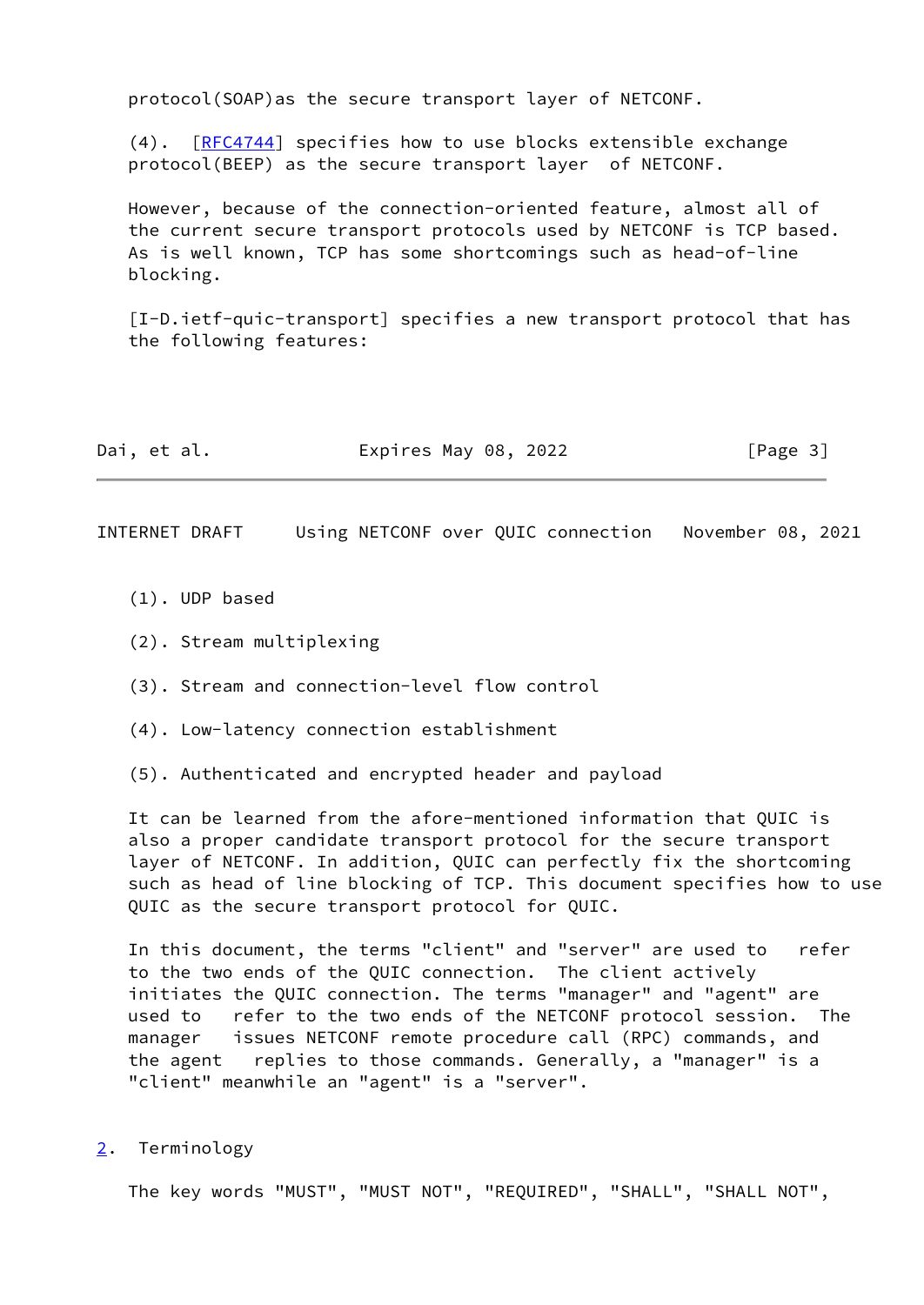"SHOULD", "SHOULD NOT", "RECOMMENDED", "MAY", and "OPTIONAL" in this document are to be interpreted as described in [RFC 2119 \[RFC2119](https://datatracker.ietf.org/doc/pdf/rfc2119)].

<span id="page-4-0"></span>[3](#page-4-0). Connection management

<span id="page-4-1"></span>[3.1](#page-4-1). Draft Version Identification

 \*RFC Editor's Note:\* Please remove this section prior to publication of a final version of this document.

 NETCONFoQUIC uses the token "NoQ" to identify itself in ALPN and Alt- Svc. Only implementations of the final, published RFC can identify themselves as "NoQ". Until such an RFC exists, implementations MUST NOT identify themselves using this string.

 Implementations of draft versions of the protocol MUST add the string "-" and the corresponding draft number to the identifier.

<span id="page-4-2"></span>[3.2](#page-4-2). Connection setup

Dai, et al. **Expires May 08, 2022** [Page 4]

<span id="page-4-3"></span>INTERNET DRAFT Using NETCONF over QUIC connection November 08, 2021

3.2.1. Version negotiation

 QUIC versions are identified using a 32-bit unsigned number, and the version 0x00000000 is reserved to represent version negotiation.

 Version negotiation ensures that client and server agree to a QUIC version that is mutually supported.

 A server sends a Version Negotiation packet where multiple QUIC versions are listed to the client, the order of the values reflects the server's preference (with the first value being the most preferred version). Reserved versions MAY be listed, but unreserved versions which are not supported by the alternative SHOULD NOT be present in the list.

 When received the Version Negotiation packet, Clients MUST ignore any included versions which they do not support.

 If both of the server and the client support the QUIC version that uses TLS version 1.3 or greater as its handshake protocol, the afore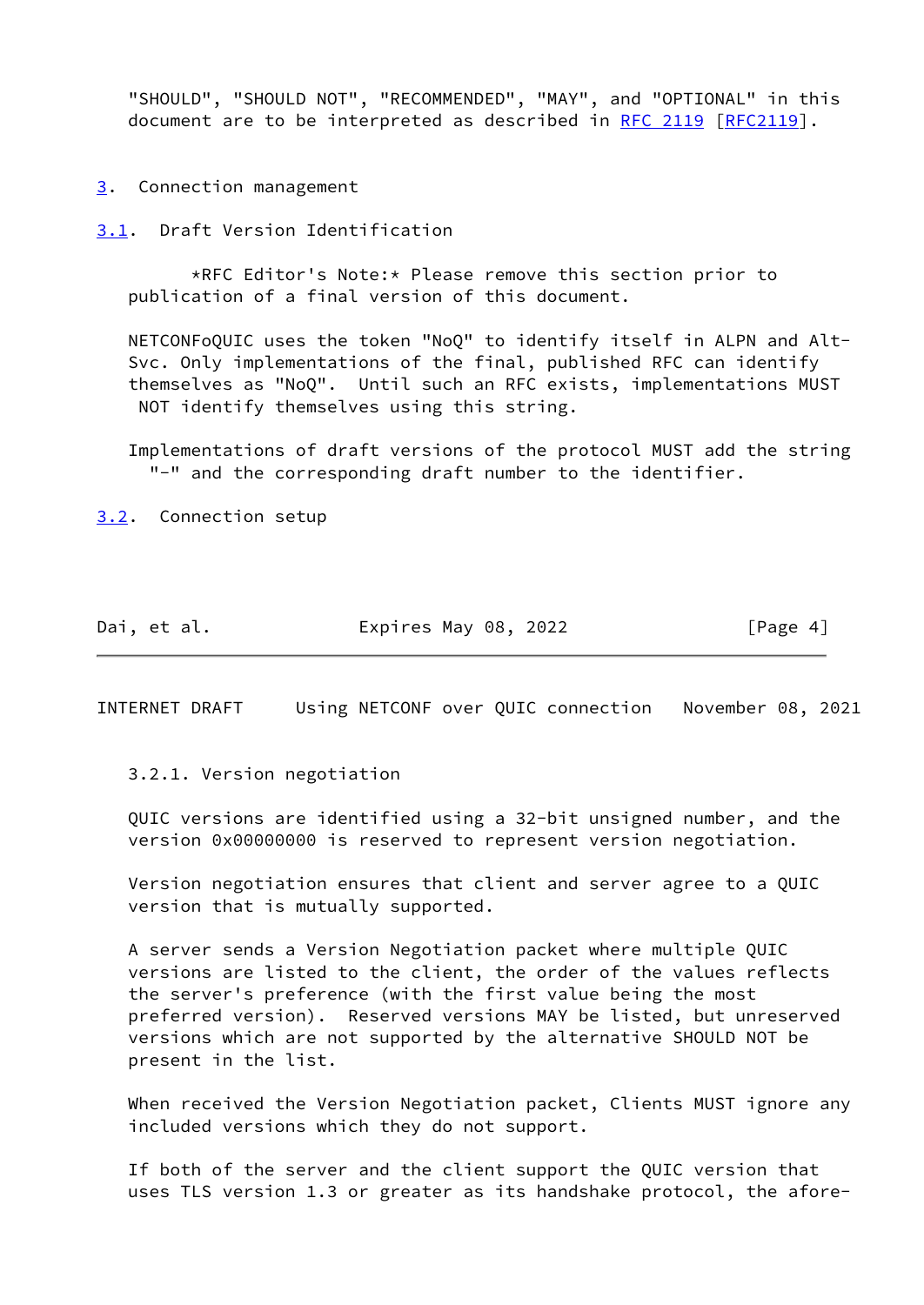mentioned QUIC version should be the preferred QUIC version of the server and the client.

3.2.2. Connection establishment

 QUIC connections are established as described in [I-D.ietf-quic transport]. During connection establishment, NETCONFoQUIC support is indicated by selecting the ALPN token "NoQ" in the crypto handshake.

 The peer acting as the NETCONF manager MUST also act as the client meanwhile the peen acting as the NETCONF agent must also act as the server.

 The manager should the initiator of the QUIC connection to the agent meanwhile the agent act as a connection acceptor.

<span id="page-5-0"></span>[3.3](#page-5-0). Connection Closure

3.3.1. QUIC connection termination mode

There are following methods to terminate a QUIC connection:

 (1) idle timeout: If the idle timeout is enabled, a connection is silently closed and the state is discarded when it remains idle for longer than both the advertised idle timeout and three times the current Probe Timeout (PTO).

| Dai, et al. | Expires May 08, 2022 |  | [Page 5] |
|-------------|----------------------|--|----------|
|-------------|----------------------|--|----------|

<span id="page-5-1"></span>INTERNET DRAFT Using NETCONF over QUIC connection November 08, 2021

 (2) immediate close: An endpoint sends a CONNECTION\_CLOSE frame (Section 19.19 of  $[I-D.iett-quic-transport]$ ) to terminate the connection immediately.

 (3) stateless reset: A stateless reset is provided as an option of last resort for an endpoint that does not have access to the state of a connection.

3.3.2. NETCONFoQUIC consideration for connection termination

 When a NETCONF session is implemented based on a QUIC connection, the idle timeout should be disabled in order to keep the QUIC connection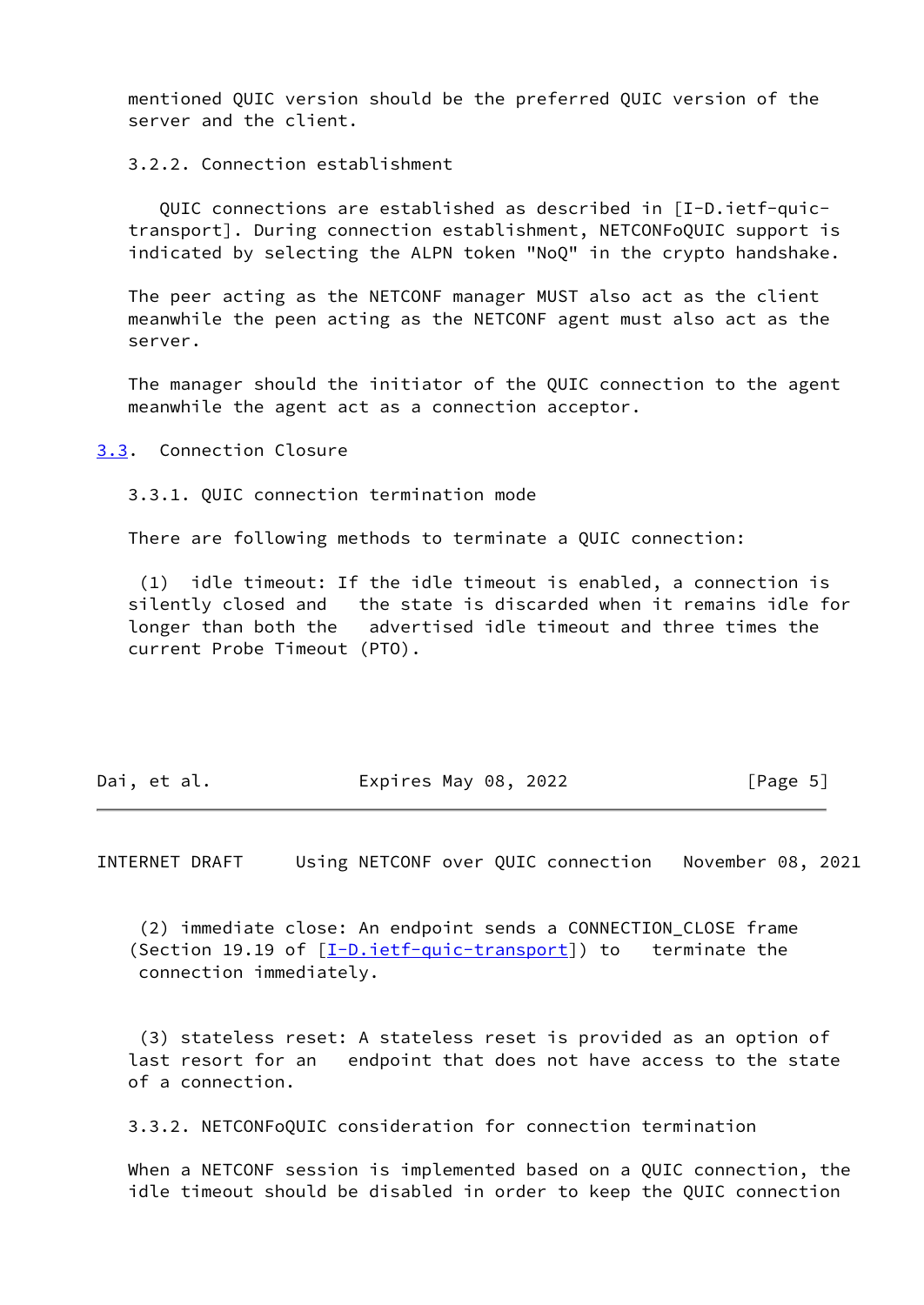persistent even if the NETCONF session is idle.

When a NETCONF server receives a <close-session> request, it will gracefully close the NETCONF session. The server must close the associated QUIC connection.

When a NETCONF entity receives a <kill-session> request for an open session, it should close the associated QUIC connection.

 When a NETCONF entity detects any QUIC connection interrupt status, it should send a <close-session> request to the peer NETCONF entity.

 When a stateless reset event occurs, nothing needs to be done by either the manager or the agent.

<span id="page-6-0"></span>[4](#page-6-0) Stream mapping and usage

 [RFC6241] specifies protocol layers of NETCONF, the protocol layers structure can also be seen from figure 1 of this document, it is noted that this figure is just a citation from [\[RFC6241](https://datatracker.ietf.org/doc/pdf/rfc6241)].

Dai, et al. Expires May 08, 2022 [Page 6]

INTERNET DRAFT Using NETCONF over QUIC connection November 08, 2021

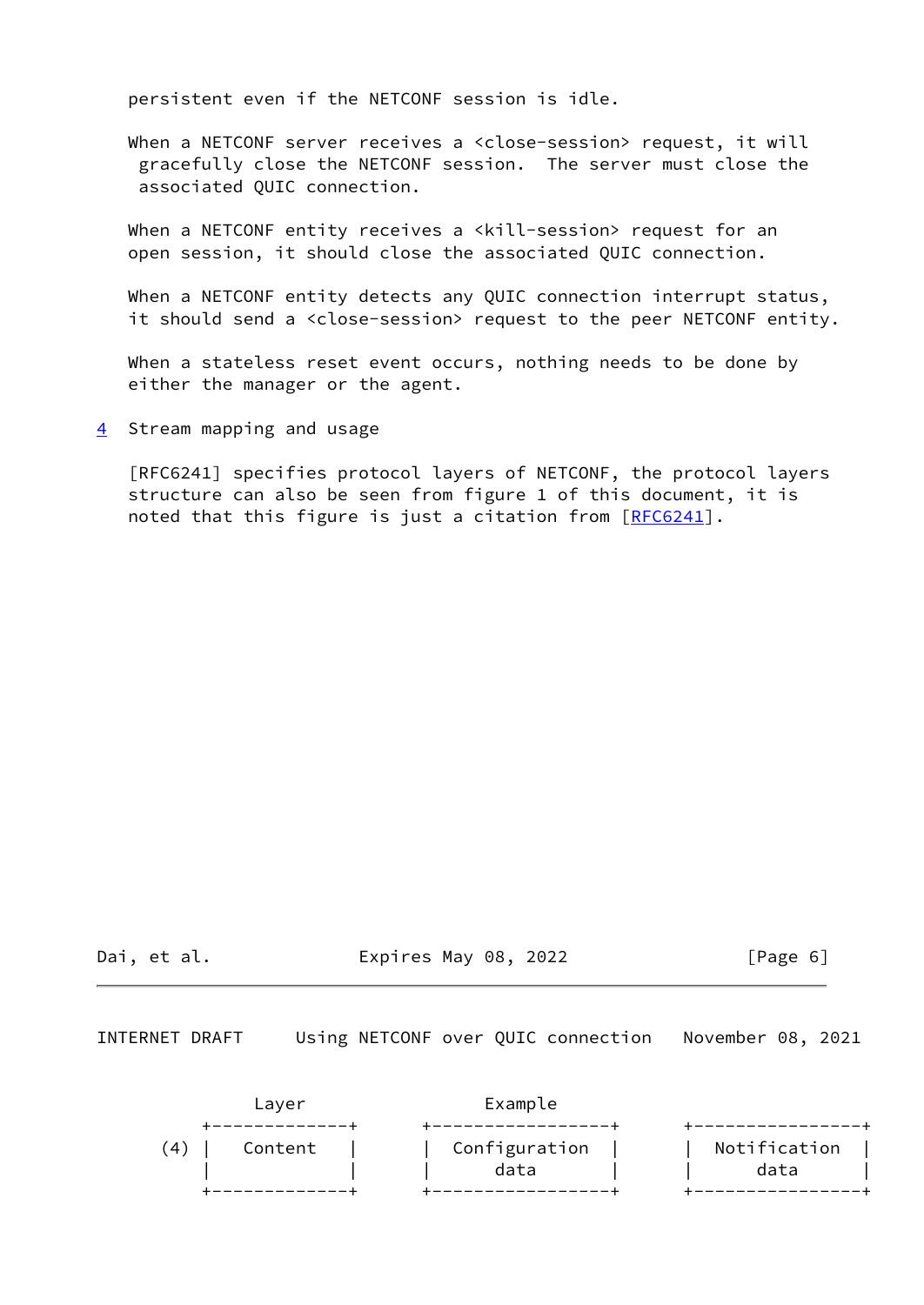

Figure 1: NETCONF Protocol Layers

 It can be learned from figure 1 that there are two kinds of main data flow exchanged between manager and agent:

- (1) Configuration data from manager to agent.
- (2) Notification data from agent to manager.

The two kinds of data flow should be mapped into QUIC streams.

 QUIC Streams provide a lightweight, ordered byte-stream abstraction to an application. Streams can be unidirectional or bidirectional meanwhile streams can be initiated by either the client or the server. Unidirectional streams carry data in one direction: from the initiator of the stream to its peer. Bidirectional streams allow for data to be sent in both directions.

 QUIC uses Stream ID to identify the stream. The least significant bit (0x1) of the stream ID identifies the initiator of the stream. The second least significant bit (0x2) of the stream ID distinguishes between bidirectional streams (with the bit set to 0) and unidirectional streams. Table 1 describes the four types of streams and this table can also be seen from  $[\underline{I-D.i}etf-quic-transport]$ .

| Dai, et al. | Expires May 08, 2022 | [Page 7] |
|-------------|----------------------|----------|
|             |                      |          |

<span id="page-7-0"></span>INTERNET DRAFT Using NETCONF over QUIC connection November 08, 2021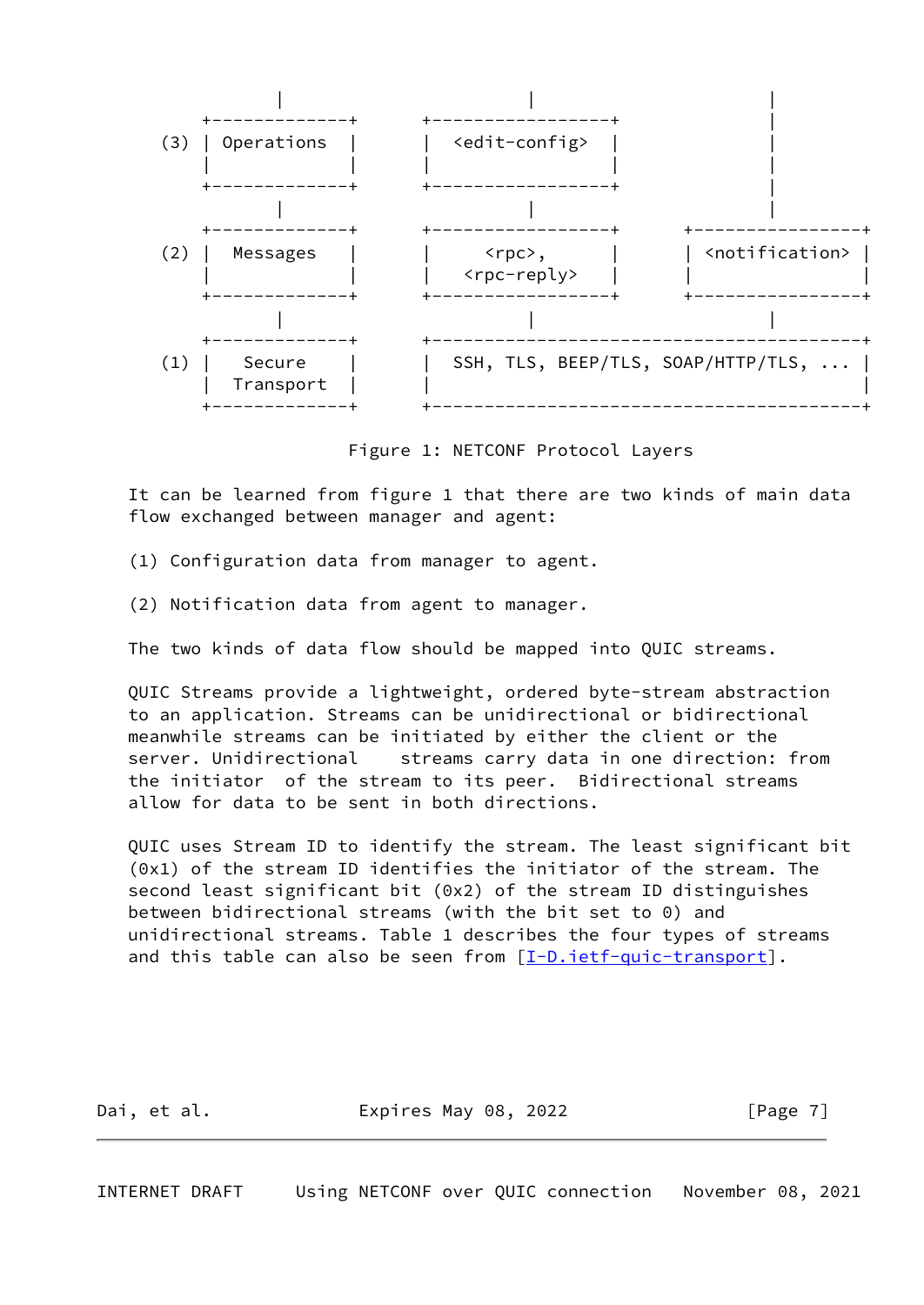|     | Bits   Stream Type               |
|-----|----------------------------------|
| 0x0 | Client-Initiated, Bidirectional  |
| 0x1 | Server-Initiated, Bidirectional  |
| 0x2 | Client-Initiated, Unidirectional |
| 0x3 | Server-Initiated, Unidirectional |
|     |                                  |

Table 1: Stream ID Types

<span id="page-8-0"></span>[4.1](#page-8-0). Bidirectional stream between manager and agent

 The NETCONF protocol uses an RPC-based communication model. So, the configuration data from manager to agent is exchanged based on '<RPC>' (the manager initiating) and '<RPC-Reply>' (sent by the agent) and so on. So the messages used to exchange configuration data should be mapped into one or more bidirectional stream whose stream type is 0.

<span id="page-8-1"></span>[4.2](#page-8-1). Unidirectional stream from agent to manager

 There are some notification data exchanged between the agent and the manager. Notification is a server-initiated message indicating that a certain event has been recognized by the server.

 Notification messages are initiated by the agent and no reply is needed from the manager. So the messages used to exchange configuration data should be mapped into one unidirectional stream whose stream type is 3.

<span id="page-8-2"></span>[5](#page-8-2) Endpoint Authentication

<span id="page-8-3"></span>[5.1](#page-8-3) using QUIC handshake authentication

 NETCONFoQUIC is recommended to use the QUIC version uses TLS version 1.3 or greater. Then, the TLS handshake process can be used for endpoint authentication.

<span id="page-8-4"></span>[5.1.1](#page-8-4). Server Identity

 During the TLS negotiation, the client MUST carefully examine the certificate presented by the server to determine if it meets the client's expectations. Particularly, the client MUST check its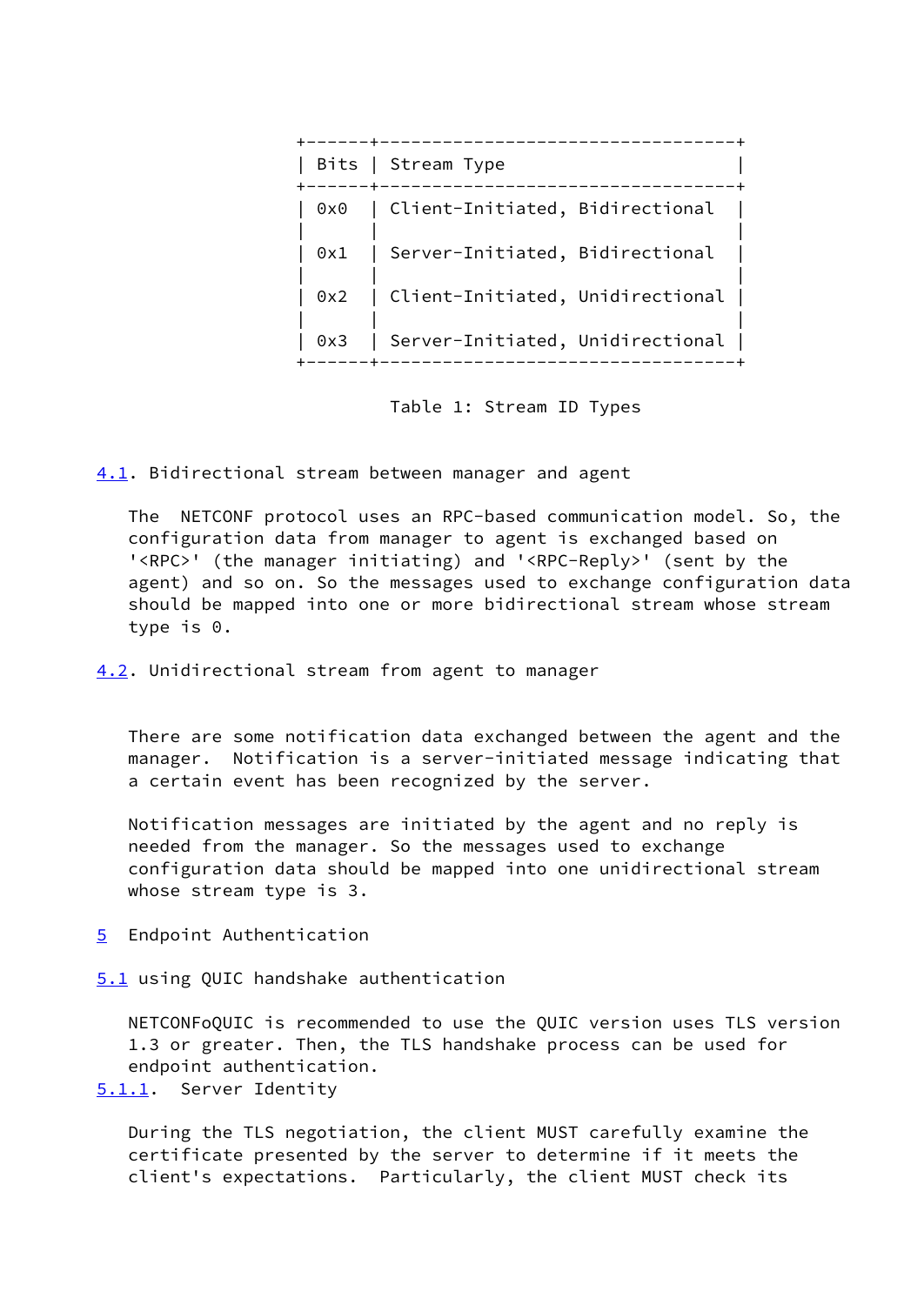<span id="page-9-0"></span>INTERNET DRAFT Using NETCONF over QUIC connection November 08, 2021

 understanding of the server hostname against the server's identity as presented in the server Certificate message, in order to prevent man- in-the-middle attacks.

 Matching is performed according to the rules below (following the example of [\[RFC4642](https://datatracker.ietf.org/doc/pdf/rfc4642)]):

 o The client MUST use the server hostname it used to open the connection (or the hostname specified in the TLS "server\_name" extension [[RFC5246](https://datatracker.ietf.org/doc/pdf/rfc5246)]) as the value to compare against the server name as expressed in the server certificate. The client MUST NOT use any form of the server hostname derived from an insecure remote source.

 o If a subjectAltName extension of type dNSName is present in the certificate, it MUST be used as the source of the server's identity.

o Matching is case-insensitive.

 o A "\*" wildcard character MAY be used as the leftmost name component in the certificate. For example, \*.example.com would match a.example.com, foo.example.com, etc., but would not match example.com.

 o If the certificate contains multiple names then a match with any one of the fields is considered acceptable.

 If the match fails, the client MUST either ask for explicit user confirmation or terminate the connection and indicate the server's identity is suspect.

 Additionally, clients MUST verify the binding between the identity of the servers to which they connect and the public keys presented by those servers. Clients SHOULD implement the algorithm in Section [6 of \[RFC5280\]](https://datatracker.ietf.org/doc/pdf/rfc5280#section-6) for general certificate validation, but MAY supplement that algorithm with other validation methods that achieve equivalent levels of verification (such as comparing the server certificate against a local store of already-verified certificates and identity bindings).

If the client has external information as to the expected identity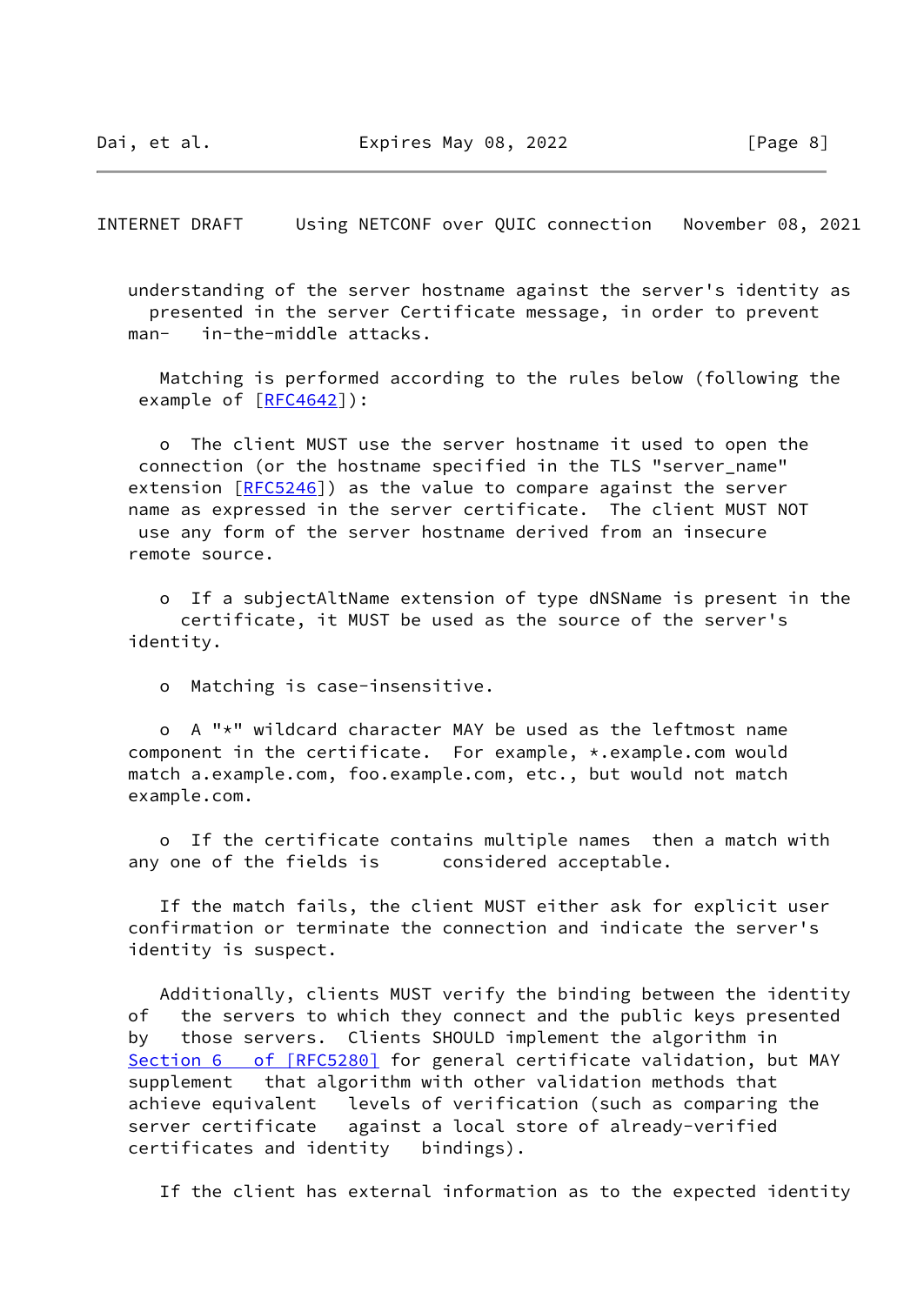of the server, the hostname check MAY be omitted.

<span id="page-10-0"></span>[5.1.2](#page-10-0). Client Identity

 The server MUST verify the identity of the client with certificate- based authentication according to local policy to

| Dai, et al. | Expires May 08, 2022 | [Page 9] |
|-------------|----------------------|----------|
|-------------|----------------------|----------|

<span id="page-10-2"></span>INTERNET DRAFT Using NETCONF over QUIC connection November 08, 2021

 ensure that the incoming client request is legitimate before any configuration or state data is sent to or received from the client.

<span id="page-10-1"></span>[5.2](#page-10-1) using third-party authentication

 A third-party authentication mechanism can also be used for NETCONFoQUIC endpoint authentication. for example, a SASL profile based authentication method can be used.

<span id="page-10-3"></span>[6](#page-10-3). Security Considerations

The security considerations described throughout [\[RFC5246](https://datatracker.ietf.org/doc/pdf/rfc5246)] and [\[RFC4741](https://datatracker.ietf.org/doc/pdf/rfc4741)] apply here as well.

 This document in its current version does not support third-party authentication (e.g., backend Authentication, Authorization, and Accounting (AAA) servers) due to the fact that TLS does not specify this way of authentication and that NETCONF depends on the transport protocol for the authentication service. If third-party authentication is needed, BEEP or SSH transport can be used.

 An attacker might be able to inject arbitrary NETCONF messages via some application that does not carefully check exchanged messages or deliberately insert the delimiter sequence in a NETCONF message to create a DoS attack. Hence, applications and NETCONF APIs MUST ensure that the delimiter sequence defined in **Section 2.1** never appears in NETCONF messages; otherwise, those messages can be dropped, garbled, or misinterpreted. If the delimiter sequence is found in a NETCONF message by the sender side, a robust implementation of this document should warn the user that illegal characters have been discovered. If the delimiter sequence is found in a NETCONF message by the receiver side (including any XML

attribute values, XML comments, or processing instructions), a robust

 implementation of this document must silently discard the message without further processing and then stop the NETCONF session.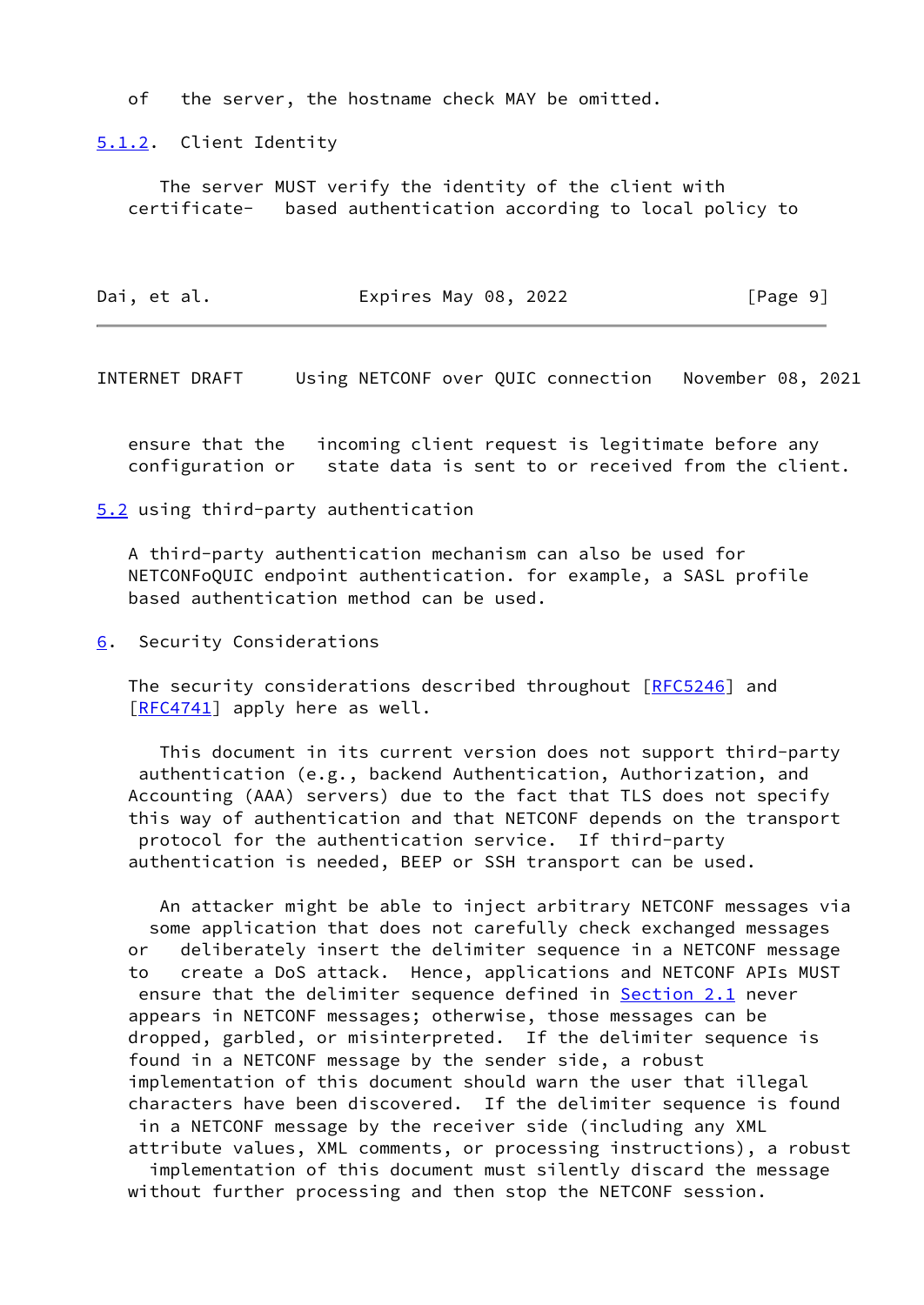Finally, this document does not introduce any new security considerations compared to [[RFC4742\]](https://datatracker.ietf.org/doc/pdf/rfc4742).

#### <span id="page-11-0"></span>[7](#page-11-0) IANA Considerations

 This document creates a new registration for the identification of NETCONFoQUIC in the "Application Layer Protocol Negotiation (ALPN) Protocol IDs" registry established in [\[RFC7301](https://datatracker.ietf.org/doc/pdf/rfc7301)].

The "noq" string identifies NETCONFoQUIC:

| Dai, et al. | Expires May 08, 2022 | [Page 10] |
|-------------|----------------------|-----------|
|-------------|----------------------|-----------|

<span id="page-11-2"></span>INTERNET DRAFT Using NETCONF over QUIC connection November 08, 2021

Protocol: NETCONFoQUIC

Identification Sequence: 0x6e 0x6f 0x71 ("noq")

Specification: This document

 In addition, it is requested for IANA to reserve a UDP port TBD for 'NETCONF over QUIC'.

<span id="page-11-1"></span>[8](#page-11-1) Acknowledgements

This document is written by referring [[I-D.ietf-quic-transport](#page-3-2)] edited by Jana Iyengar and Martin Thomson and  $[I-D.iett-quic-http]$ edited by Mike Bishop, and from  $[REC7858]$  authored by Zi Hu, Liang Zhu, John Heidemann, Allison Mankin, Duane Wessels, and Paul Hoffman.

Many thanks to all the afore-mentioned editors and authors.

<span id="page-11-3"></span>[9](#page-11-3) References

### <span id="page-11-4"></span>[9.1](#page-11-4) Normative References

 [I-D.ietf-quic-transport] Iyengar, J. and M. Thomson, "QUIC: A UDP-Based Multiplexed and Secure Transport", [draft-ietf-quic-transport-27](https://datatracker.ietf.org/doc/pdf/draft-ietf-quic-transport-27) (work in progress),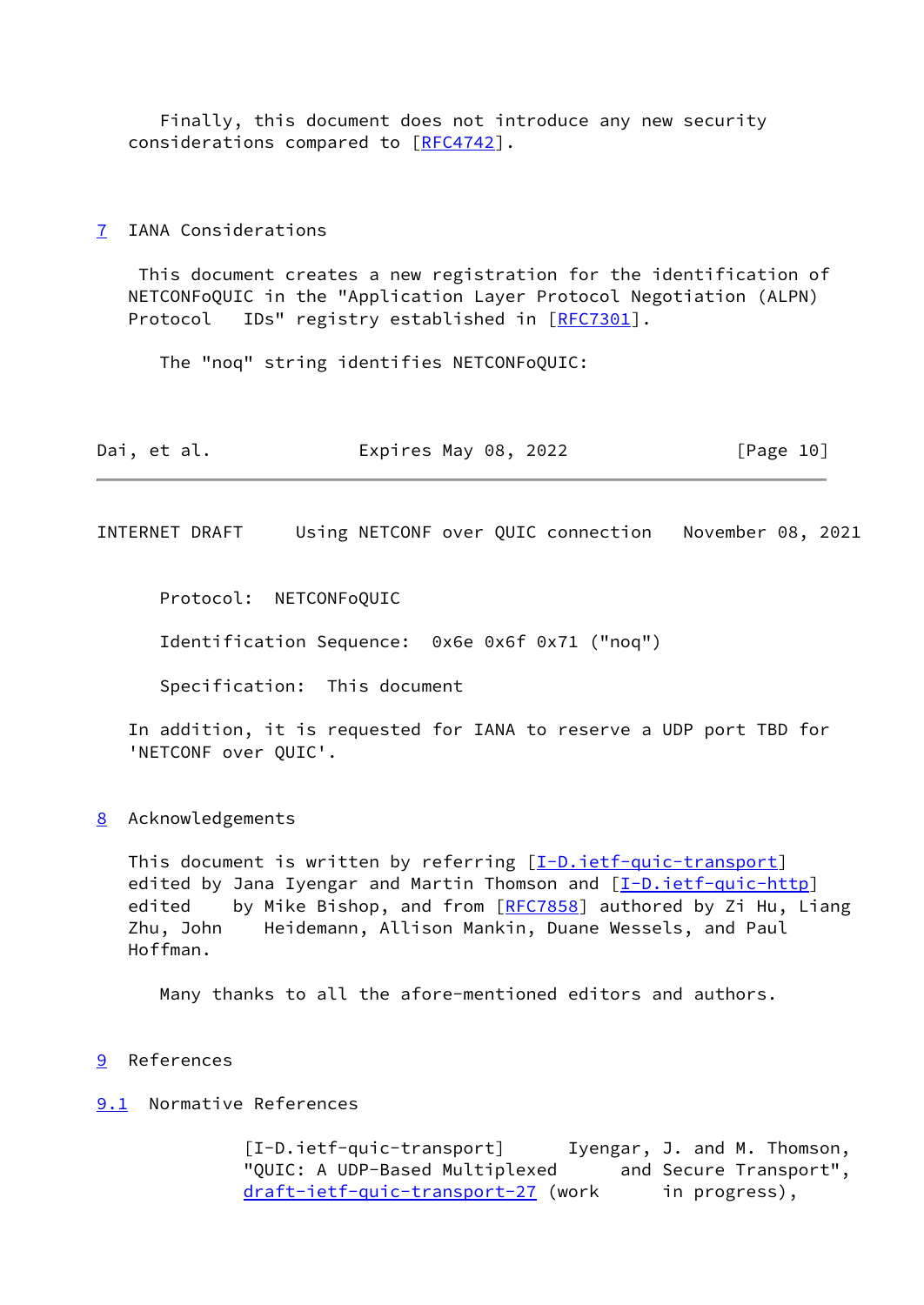Fegruary 2019. [I-D.ietf-quic-tls] M. Thomson. and S. Turner., " Using TLS to Secure QUIC", [draft-ietf-quic-tls-27](https://datatracker.ietf.org/doc/pdf/draft-ietf-quic-tls-27) (work in progress), February 2019. [RFC4741] Enns, R., "NETCONF Configuration Protocol", [RFC](https://datatracker.ietf.org/doc/pdf/rfc4741) [4741,](https://datatracker.ietf.org/doc/pdf/rfc4741) December 2006. [RFC5246] Dierks, T. and E. Rescorla, "The Transport Layer Security (TLS) Protocol Version 1.2", [RFC 5246,](https://datatracker.ietf.org/doc/pdf/rfc5246) August 2008. [RFC6241] Enns, R., "NETCONF Configuration Protocol", [RFC](https://datatracker.ietf.org/doc/pdf/rfc6241) [6241,](https://datatracker.ietf.org/doc/pdf/rfc6241) December 2011. [RFC6242] M. Wasserman., "Using the NETCONF Protocol over Secure Shell (SSH)", [RFC 6242](https://datatracker.ietf.org/doc/pdf/rfc6242), June 2011. [RFC5539] Dierks, T. and E. Rescorla, "NETCONF over Transport Layer Security (TLS)", [RFC 5539,](https://datatracker.ietf.org/doc/pdf/rfc5539) May 2009. [RFC4743] T. Garddard, "Using NETCONF over the Simple Object Access Protocol (SOAP)", [RFC 4743,](https://datatracker.ietf.org/doc/pdf/rfc4743) December 2006.

| Dai, et al. | Expires May 08, 2022 | [Page 11] |
|-------------|----------------------|-----------|
|-------------|----------------------|-----------|

<span id="page-12-1"></span>INTERNET DRAFT Using NETCONF over QUIC connection November 08, 2021

<span id="page-12-2"></span> [RFC4744] E. Lear, "Using the NETCONF Protocol over the Blocks Extensible Exchange Protocol (BEEP)", [RFC 4743](https://datatracker.ietf.org/doc/pdf/rfc4743), December 2006.

 [I-D.ietf-quic-http] Bishop, M., "Hypertext Transfer Protocol Version 3 (HTTP/3)", <u>[draft-](https://datatracker.ietf.org/doc/pdf/draft-ietf-quic-http-18)</u> [ietf-quic-http-18](https://datatracker.ietf.org/doc/pdf/draft-ietf-quic-http-18) (work in progress), January 2019.

#### <span id="page-12-0"></span>[9.2](#page-12-0) Informative References

 [RFC5246] M. Badra, "The Transport Layer Security (TLS) Protocol Version 1.2", [RFC 5246](https://datatracker.ietf.org/doc/pdf/rfc5246), August 2008.

[RFC6101] M. Rose, "The Secure Sockets Layer (SSL)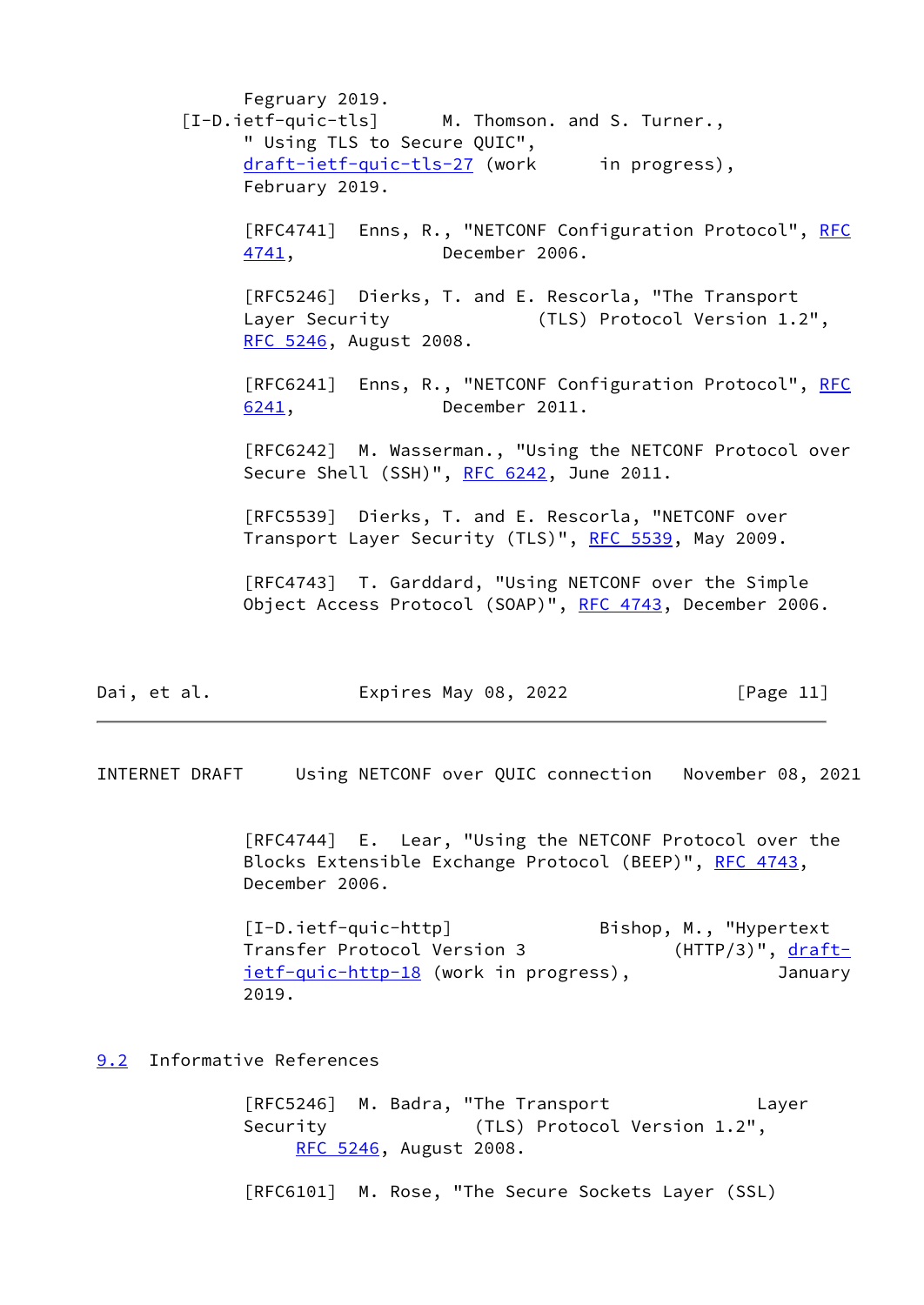```
 RFC 6101, August 2011.
              [RFC3080] M. Rose, "The Blocks Extensible Exchange
             RFC 3080, March 2001.
Authors' Addresses
   Jinyou Dai
      China Information Communication Technologies Group.
      Gaoxin 4th Road 6#
      Wuhan, Hubei 430079
      China
      Email: djy@fiberhome.com
   Xueshun Wang
      China Information Communication Technologies Group.
      Gaoxin 4th Road 6#
      Wuhan, Hubei 430079
      China
      Email: xswang@fiberhome.com
   Yang Kou
      China Information Communication Technologies Group.
      Gaoxin 4th Road 6#
      Wuhan, Hubei 430079
      China
Dai, et al. Expires May 08, 2022 [Page 12]
INTERNET DRAFT Using NETCONF over QUIC connection November 08, 2021
      Email: ykou@fiberhome.com
   Lifen Zhou
      China Information Communication Technologies Group.
      Gaoxin 4th Road 6#
      Wuhan, Hubei 430079
      China
      Email: lfzhou@fiberhome.com
```